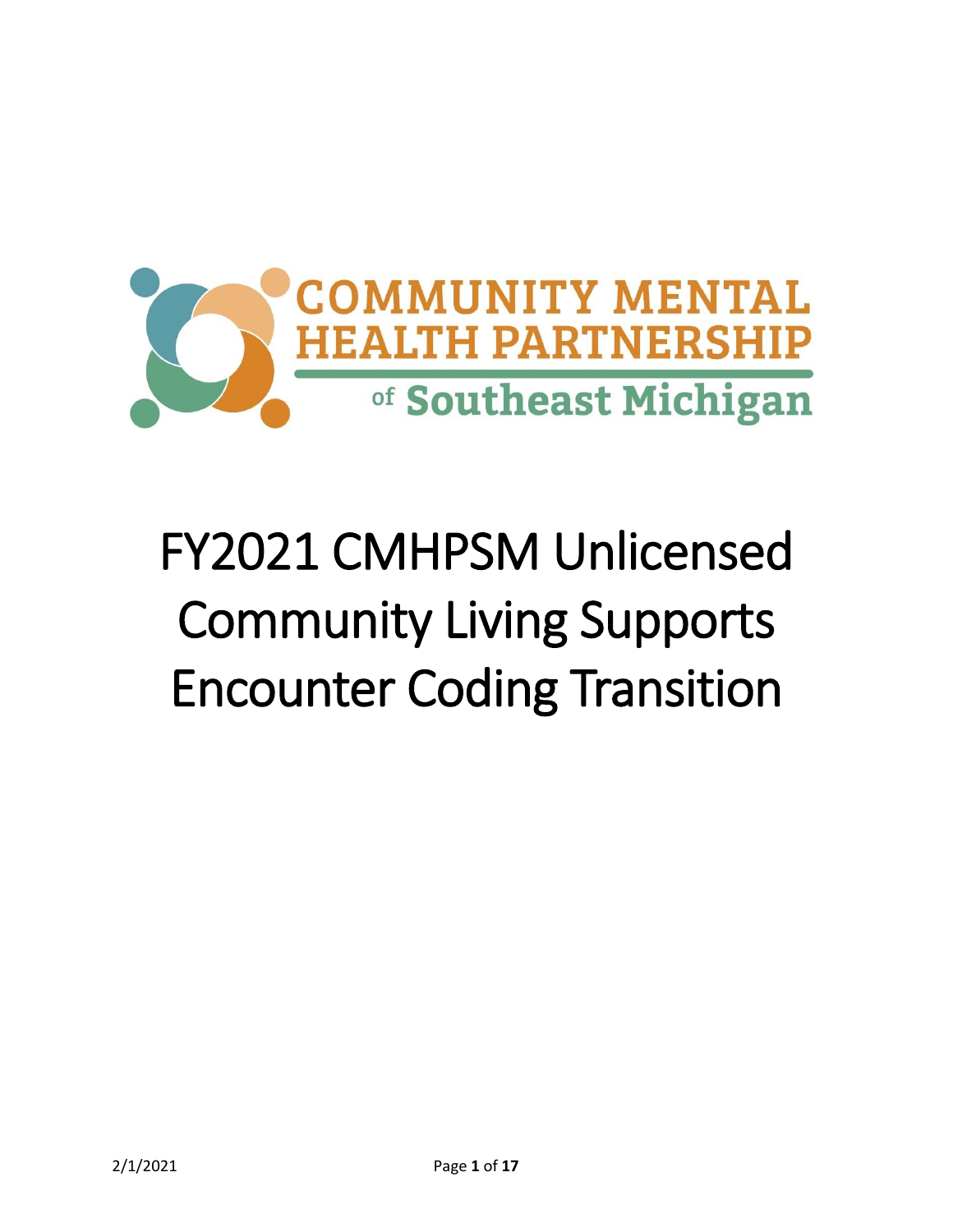## Contents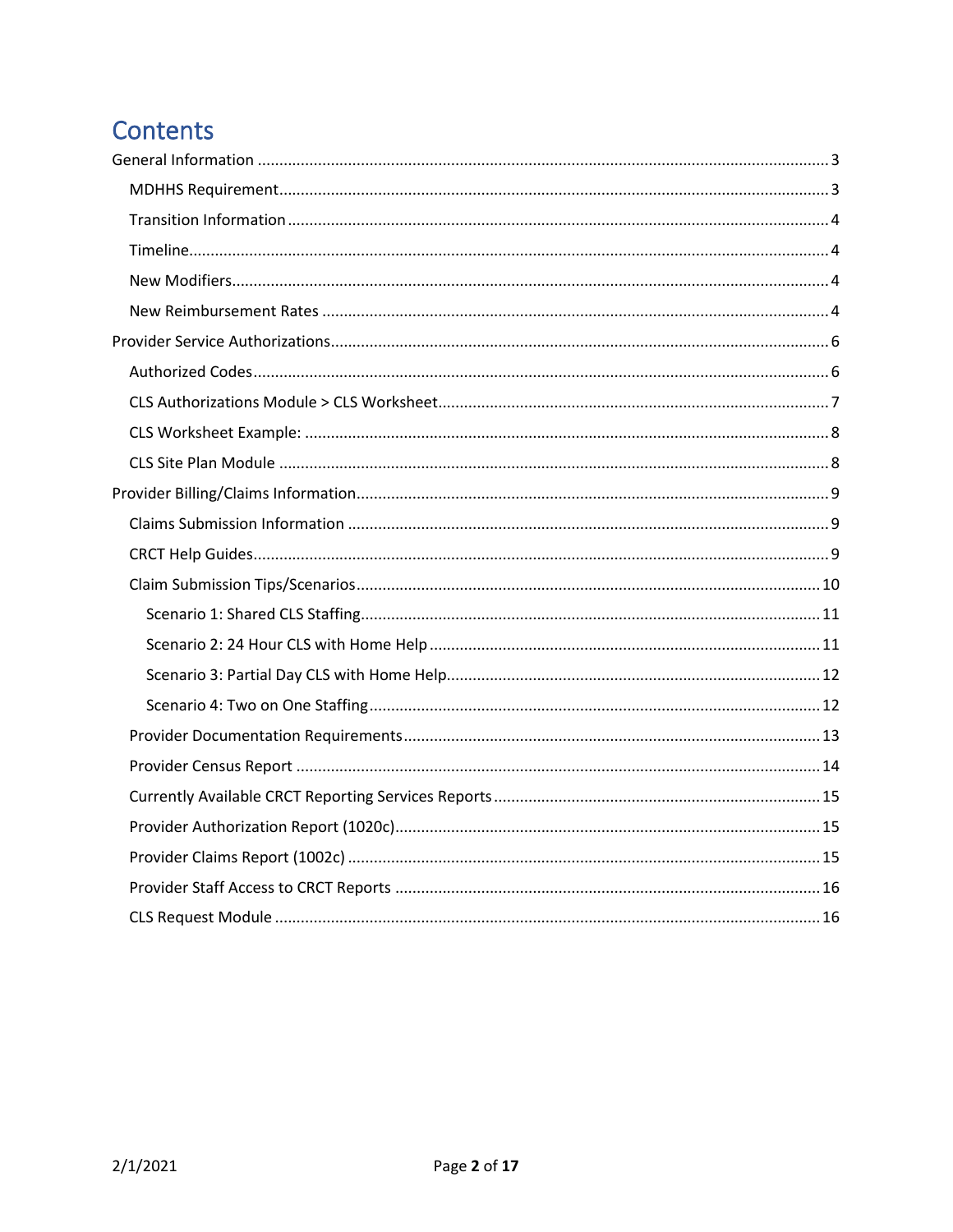### <span id="page-2-0"></span>General Information

### <span id="page-2-1"></span>MDHHS Requirement

All unlicensed community living supports (CLS) services delivered on or after October 1, 2020 will be required to utilize one set of codes and modifiers. The H0043 per diem service code will no longer be eligible for use for services beginning October 1, 2020, all unlicensed CLS services will be authorized, delivered and billed under 15-minute units of H2015.



| <b>GRETCHEN WHITMER</b><br><b>GOVERNOR</b> | <b>STATE OF MICHIGAN</b><br>DEPARTMENT OF HEALTH AND HUMAN SERVICES<br>LANSING                                          | <b>ROBERT GORDON</b><br><b>DIRECTOR</b> |
|--------------------------------------------|-------------------------------------------------------------------------------------------------------------------------|-----------------------------------------|
| July 22, 2020                              |                                                                                                                         |                                         |
| TO:                                        | Executive Directors of Prepaid Inpatient Health Plans (PIHPs) and<br>Community Mental Health Services Programs (CMHSPs) |                                         |
| <b>FROM:</b>                               | Jeffery L. Wieferich, M.A., LLP YW<br><b>Director</b><br><b>Bureau of Community Based Services</b>                      |                                         |
| <b>SUBJECT:</b>                            | October 1, 2020 Effective Service Coding Changes                                                                        |                                         |

Effective for services provided starting October 1, 2020, MDHHS is implementing the following coding changes:

- Community Living Support services delivered in unlicensed setting should be reported in 15minute units using H2015, not H0043, as previously described in the March 23, 2020 letter.
- The group modifier (TT) used for many behavioral health services will be replaced by one of  $\bullet$ the following nationally used group modifiers which more specifically identify the number of people in the group, for H2015 and T2027 beginning October 1, 2020.
	- $\circ$  UN 2 patients served
	- o UP 3 patients served
	- o UQ 4 patients served
	- $\circ$  UR 5 patients served
	- o US 6 or more patients served

(Use of these modifiers on other services such as group therapy, skill building, and supported employment will begin 10/1/2021.)

The CMHPSM previously utilized a site plan and invoice system that was unique to our region for the majority of our unlicensed CLS services. This site plan system originally exported encounter data in H2015 increments until July 1, 2017 when we updated and transitioned the system to H0043, per the communications from MDHHS at that time.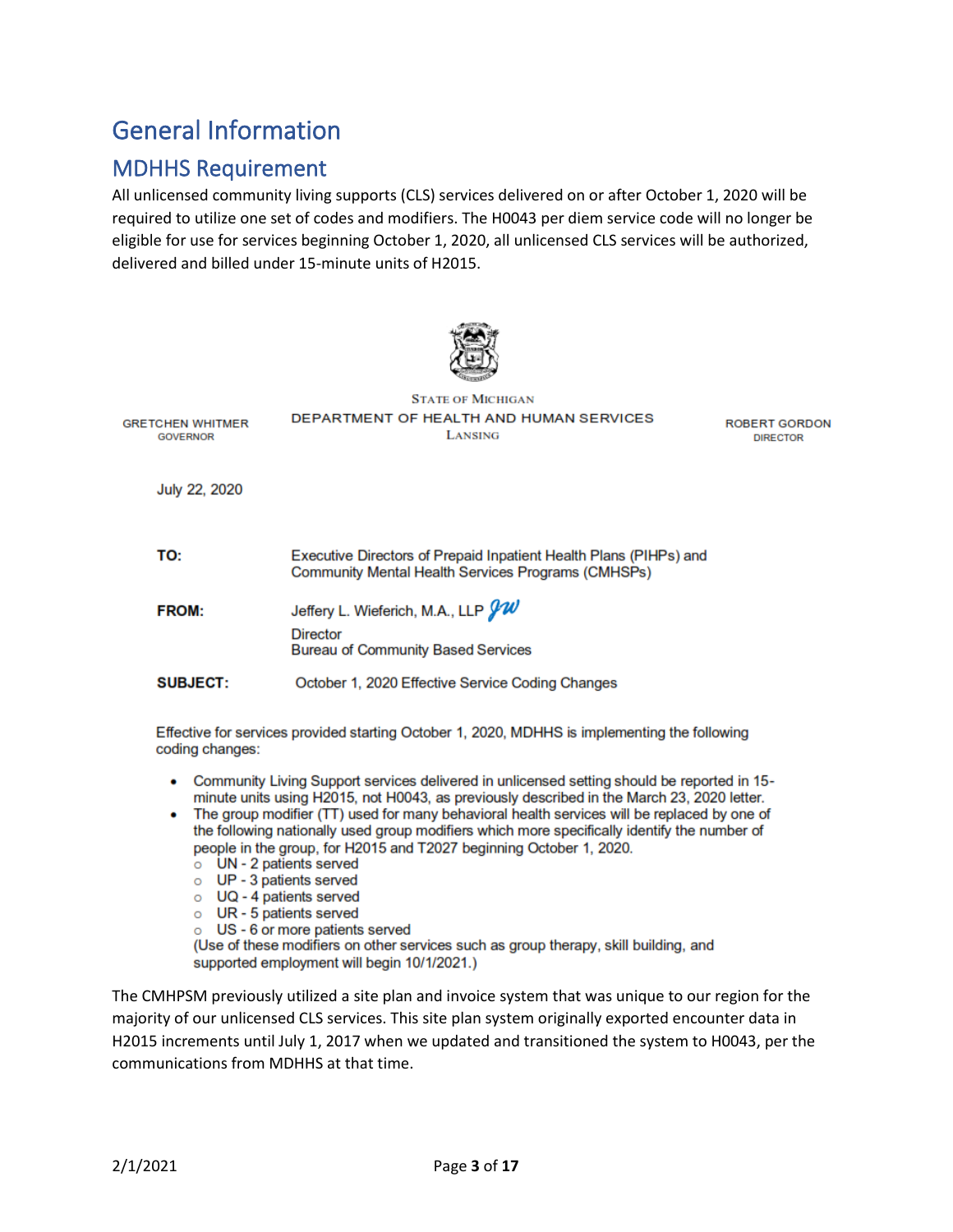The MDHHS mandate to return to reporting unlicensed CLS with H2015 units in conjunction with concurrent coding changes and future encounter and policy requirements the CMHPSM has determined that it will sunset our unique site plan and invoice system with all services delivered through September 30, 2020.

### <span id="page-3-0"></span>Transition Information

Please visit the [CMHPSM website](https://www.cmhpsm.org/fy21clstransition) for the most up to date information including the most recent version of this transition document. The direct link to the FY21 CLS transition webpage is: <https://www.cmhpsm.org/fy21clstransition>

### <span id="page-3-1"></span>**Timeline**

| <b>Important Dates</b>                             | <b>Requirement:</b>                                  |
|----------------------------------------------------|------------------------------------------------------|
| All unlicensed CLS services delivered on or before | No changes, existing authorizations are valid and    |
| September 30, 2020                                 | will be able to be billed up to sixty (60) days post |
|                                                    | service delivery (per your service contract),        |
|                                                    | however since this transition is occurring on a      |
|                                                    | fiscal year end, we are asking that services         |
|                                                    | delivered on or before September 30, 2020 be         |
|                                                    | billed by October 15, 2020.                          |
|                                                    | Billing systems will coexist for 60 days, until      |
|                                                    | November 30.                                         |
| All unlicensed CLS services delivered on or after  | Unlicensed CLS services will be authorized           |
| October 1, 2020                                    | utilizing H2015 or H201X. CLS invoices will no       |
|                                                    | longer be utilized.                                  |

### <span id="page-3-2"></span>New Modifiers

The CMHPSM will begin utilizing the new unlicensed CLS (and overnight safety and supports T2027) service modifiers as prescribed by MDHHS on October 1, 2020:

| <b>Unlicensed CLS and Overnight Safety and Supports</b><br><b>Service Provision</b> | Old H2015 /<br>T2027 Modifier<br>(Services on or<br>before 9/30/20) | <b>New H2015 /</b><br><b>T2027 Modifier</b><br>(Services on or<br>after 10/1/2020) |
|-------------------------------------------------------------------------------------|---------------------------------------------------------------------|------------------------------------------------------------------------------------|
| Two individuals served by one staff person.                                         |                                                                     | UN                                                                                 |
| Three individuals served by one staff person.                                       | TT                                                                  | UP                                                                                 |
| Four individuals served by one staff person.                                        | тт                                                                  | UQ.                                                                                |
| Five individuals served by one staff person.                                        | ΤТ                                                                  | UR                                                                                 |
| Six or more individuals served by one staff person.                                 | П                                                                   | US                                                                                 |

### <span id="page-3-3"></span>New Reimbursement Rates

The CMHPSM region has agreed to a graduated rate structure that increases reimbursement rates by 5% for shared services when an employee serves three or more individuals (UP,UQ,UR or US) in comparison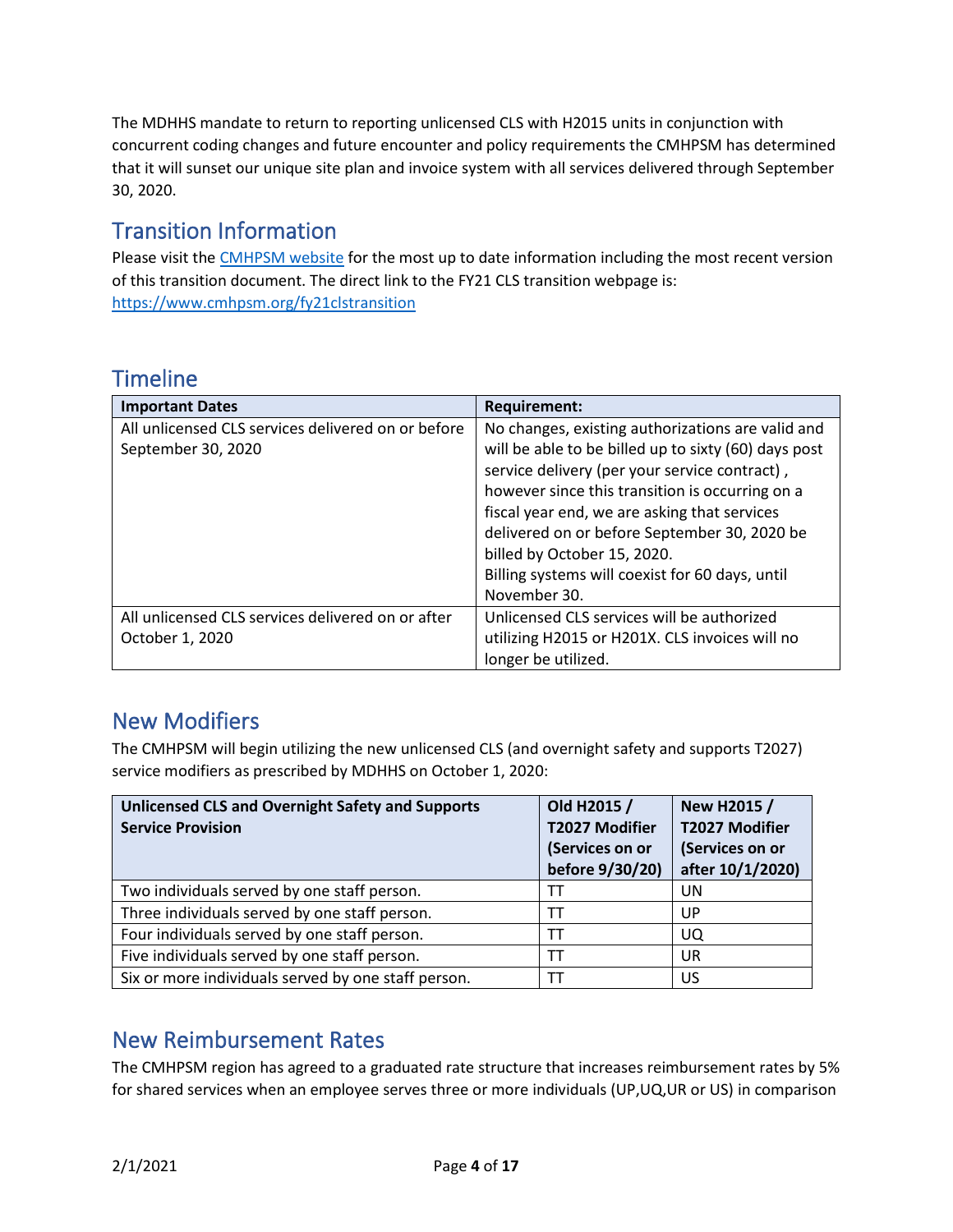to the shared rate. All provider rates will be delineated within the CMHSP-Provider contracts and/or service authorizations.

| <b>Unlicensed CLS and Overnight Safety and</b><br><b>Supports Service Provision</b> | New H2015 /<br>T2027<br><b>Modifier</b><br>(Services on or<br>after<br>10/1/2020 | <b>Graduated Reimbursement</b><br><b>Rate Methodology</b> |
|-------------------------------------------------------------------------------------|----------------------------------------------------------------------------------|-----------------------------------------------------------|
| One individual served by one staff person                                           | H2015 or<br>T2027                                                                | = 15 Minute Rate                                          |
| Two individuals served by one staff person.                                         | <b>H2015 UN or</b><br>T2027 UN                                                   | $= 15$ Minute Rate / 2                                    |
| Three individuals served by one staff person.                                       | H2015 UP or<br><b>T2027 UP</b>                                                   | $=$ (15 Minute Rate / 3) $*1.05$                          |
| Four individuals served by one staff person.                                        | H2015 UQ or<br>T2027 UQ                                                          | $=$ (15 Minute Rate / 4) $*1.05$                          |
| Five individuals served by one staff person.                                        | <b>H2015 UR or</b><br><b>T2027 UR</b>                                            | $=$ (15 Minute Rate / 5) $*1.05$                          |
| Six or more individuals served by one staff<br>person.                              | H2015 US or<br>T2027 US                                                          | $=$ (15 Minute Rate / 6) $*1.05$                          |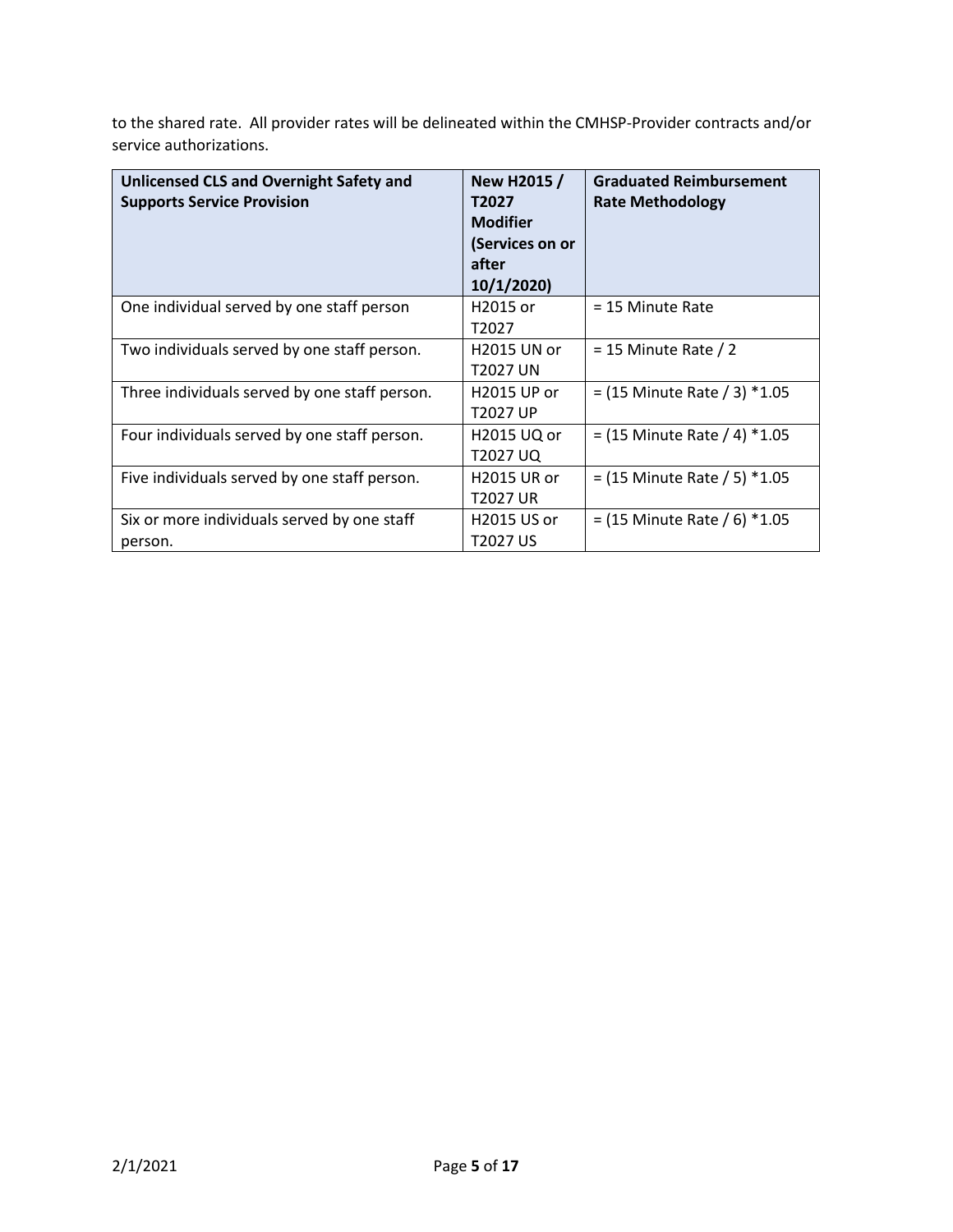### <span id="page-5-0"></span>Provider Service Authorizations

### <span id="page-5-1"></span>Authorized Codes

Unlicensed CLS services delivered on or after October 1,2020 will all be authorized utilizing H2015 or H201X.

| <b>CLS Authorization Situation:</b>                        | Authorize:         | Eligible Claims:  |
|------------------------------------------------------------|--------------------|-------------------|
| Individual is on a c-waiver (HSW, SED or CW) and qualifies | H <sub>201</sub> X | H2015 or T2027    |
| for T2027 Overnight Health and Safety Services             |                    |                   |
| Individual is on a c-waiver (HSW, SED or CW) and does not  | H <sub>2015</sub>  | H <sub>2015</sub> |
| qualify clinically for T2027 Overnight Health and Safety   |                    |                   |
| <b>Services</b>                                            |                    |                   |
| Individual is not on a c-waiver.                           | H <sub>2015</sub>  | H <sub>2015</sub> |

**H201X will be utilized to authorize unlicensed CLS services for all individuals that are authorizes for Overnight Health and Safety Services and are covered by a c-waiver program, those programs are: Habilitation Supports Waiver (HSW), Children with Serious Emotional Disturbances (SED) Waiver and Children's Waiver.**

- The authorization for H201X will allow providers to submit claims for 15-minute units of both unlicensed CLS services (H2015) and overnight safety and supports (T2027).
- Overnight safety and supports services is an allowable service only for individuals covered by the c-waiver populations and for those individuals with a medical necessity for the service.
- The H201X authorization should indicate the total need for 15-minute units of CLS and overnight safety and supports, as providers can submit claims for either of those services from the H201X authorization.
- The H201X authorization also allows providers to submit service claims for any combination of non-shared (no modifier) or shared staffing modifiers (UN, UP, UQ, UR and US) for both H2015 and T2027 utilizing the same authorization.
- The H201X authorization will not include home help hours. Home help will be included in the CLS worksheet as an additional source of support that covers all home help eligible personal care services.

**H2015 will be utilized by CMH staff to authorize unlicensed CLS services for all individuals not covered by a c-waiver program as well as any waiver consumer that does not qualify for overnight health and safety.**

• H2015 authorizations allows providers to submit service claims for any combination of unshared (no modifier) or shared staffing modifiers (UN, UP, UQ, UR and US) based upon the number of individuals served by each rendering staff person.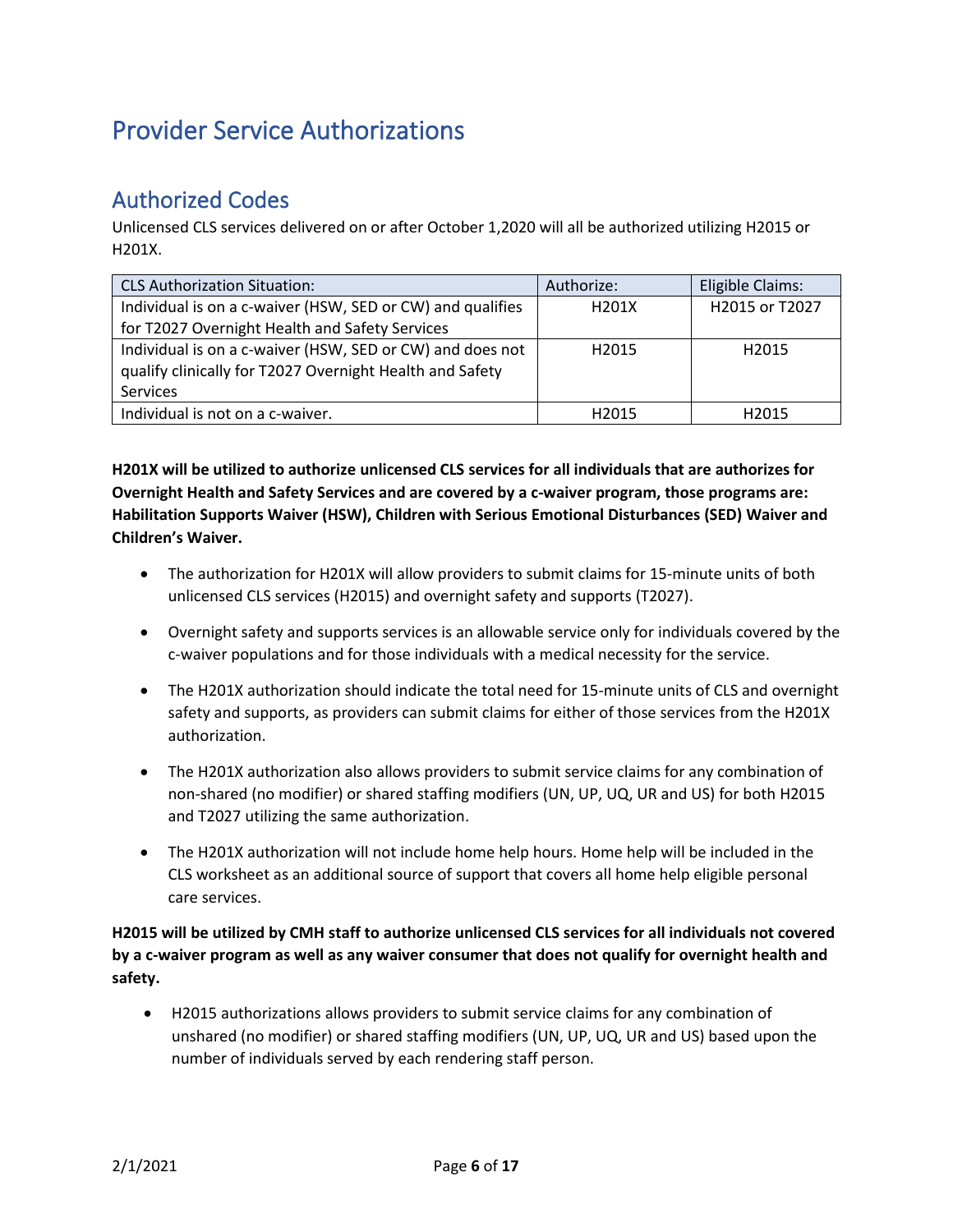• The H2015 authorization will not include home help hours. Home help will be included in the CLS worksheet as an additional source of support that covers all home help eligible personal care services.

### <span id="page-6-0"></span>CLS Authorizations Module > CLS Worksheet

Beginning October 1, 2020 all unlicensed CLS service authorizations will be treated like all other services in CRCT. Thus, each individual's service authorization will control their service reimbursement, previously the CLS site plan controlled the staffing at each site and the maximum reimbursement for unlicensed CLS services.

The CLS Authorization module which previously linked the service needs of each individual to the CLS site, has been renamed the CLS Worksheet.

- CLS Worksheets will continue to be utilized to link individuals to specific CLS sites. Those sites will be utilized to identify shared staffing situations and to assist providers with billing services at individual service sites.
- CLS Worksheets have been revised to help clinicians calculate the appropriate authorization for unlicensed CLS services, after deducting natural supports, home help and other services after determining medical necessity for each individual served.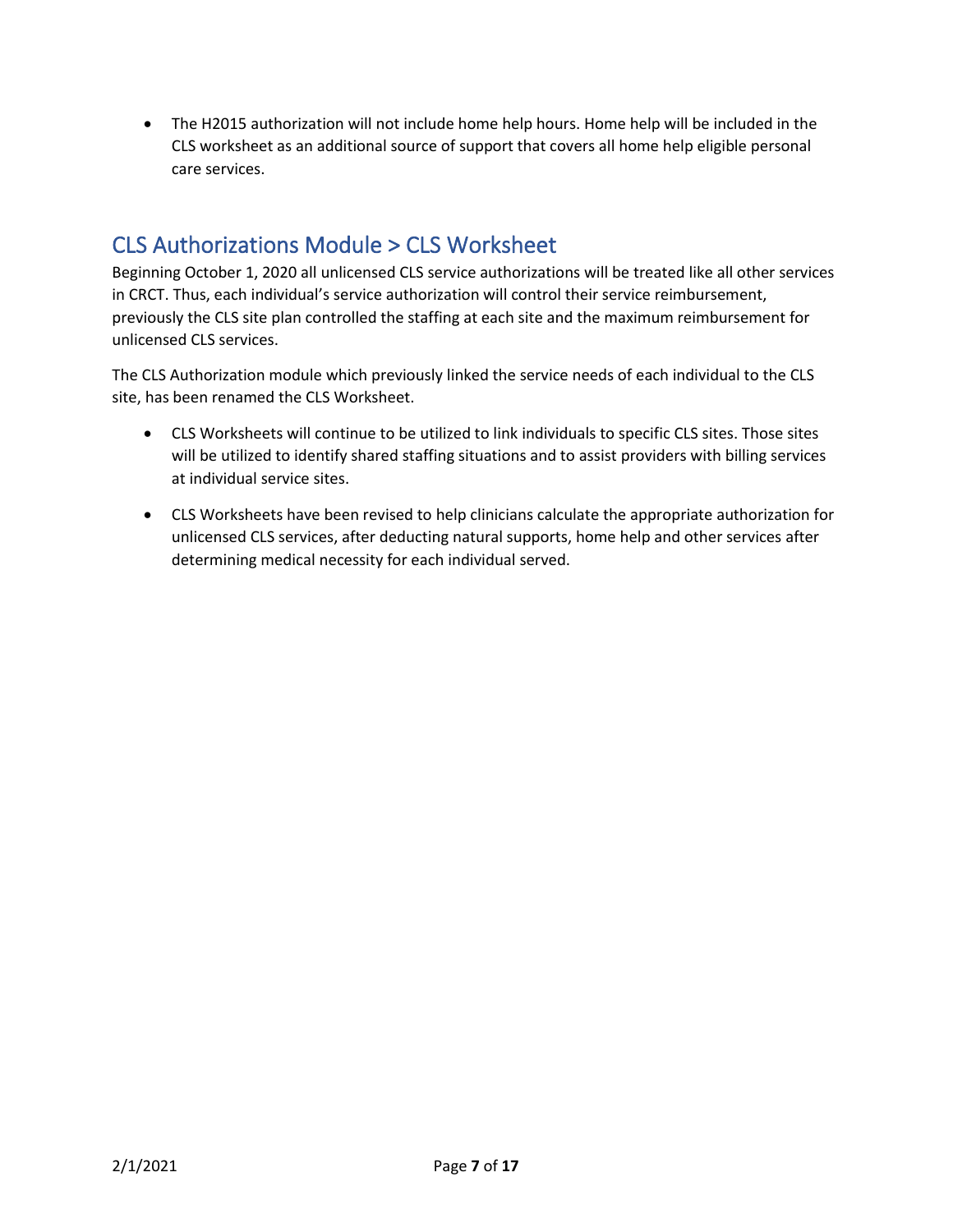### <span id="page-7-0"></span>CLS Worksheet Example:

| <b>CLS Worksheet</b>                                                                                        |                                      |                                          |                  |
|-------------------------------------------------------------------------------------------------------------|--------------------------------------|------------------------------------------|------------------|
| <b>Authorization Information</b>                                                                            |                                      |                                          |                  |
| Individual Plan of Service                                                                                  |                                      | <b>Site/Provider</b>                     |                  |
| IPOS Eff: 04/24/2020 Exp: 4/23/2021                                                                         |                                      | Test site (9781)/Test Provider (6365)    |                  |
| <b>Effective Date</b><br>08/01/2020                                                                         | <b>Expiration Date</b><br>12/01/2020 | <b>Affiliate</b><br>Washtenaw            |                  |
|                                                                                                             |                                      |                                          |                  |
|                                                                                                             |                                      | <b>Consumer is on a Waiver</b>           |                  |
|                                                                                                             |                                      |                                          |                  |
| <b>CLS</b> Information                                                                                      |                                      |                                          |                  |
| <b>Consumer's Total Need</b>                                                                                |                                      |                                          |                  |
| Hours of Total Need per Week                                                                                |                                      |                                          | 60.00            |
| Hours of Total Need that are IPOS ordered One-On-One per Week<br>EXCLUDING DEDUCTIONS / INCLUDING HOME HELP |                                      |                                          | .00              |
| <b>Deductions from Total Need</b>                                                                           |                                      |                                          |                  |
| Hours of Total Need that are PERS per Week                                                                  |                                      |                                          | .00              |
| Hours of Total Need that are Day Activity per Week                                                          |                                      |                                          | 00               |
| Hours of Total Need that are Work per Week                                                                  |                                      |                                          | .00 <sub>1</sub> |
| Hours of Total Need that are ABA per Week                                                                   |                                      |                                          | .00.             |
| Hours of Total Need that are Natural Supports per Week                                                      |                                      |                                          | 7.00             |
| Hours of Total Need that are Other per Week                                                                 |                                      |                                          | .00 <sub>1</sub> |
| <b>Notes</b>                                                                                                |                                      |                                          |                  |
|                                                                                                             |                                      |                                          |                  |
| <b>Provider Support</b>                                                                                     |                                      |                                          | 53.00            |
| Total Hours of Provider Support per Week<br><b>INCLUDING HOME HELP</b>                                      |                                      |                                          |                  |
| Hours of Provider Support that are IPOS ordered One-On-One<br><b>INCLUDING HOME HELP</b>                    |                                      |                                          | .00              |
| Hours of Provider Support that are Unspecified                                                              |                                      |                                          | 53.00            |
| <b>Home Help</b>                                                                                            |                                      |                                          |                  |
| Hours of Home Help per Month                                                                                |                                      |                                          | .00.             |
| Hours of Home Help per Week                                                                                 |                                      |                                          | 0.00             |
| <b>CMH Responsibility</b>                                                                                   |                                      |                                          |                  |
| Hours/Units of CLS that are covered by the CMH per Week                                                     |                                      |                                          | 212<br>53.00     |
| Hours/Units of IPOS ordered One-on-One CLS that are covered by the CMH per Week                             |                                      |                                          | $\Omega$<br>0    |
| Hours/Units of Unspecified CLS that are covered by the CMH per Week                                         |                                      |                                          | 53.00<br>212     |
| <b>Notes</b>                                                                                                |                                      |                                          |                  |
| <u></u>                                                                                                     |                                      |                                          |                  |
| <b>Site History</b>                                                                                         |                                      |                                          |                  |
| <b>Dates</b>                                                                                                |                                      | <b>Site</b><br>Provider                  |                  |
| 08/01/2020 - 12/01/2020                                                                                     |                                      | <b>Test site</b><br><b>Test Provider</b> |                  |

### <span id="page-7-1"></span>CLS Site Plan Module

The CLS site plan module will continue to be utilized to house CLS worksheets and to indicate shared staffing situations. The CLS site plan will no longer impacts service reimbursement and will no longer indicate total shared staffing at service sites. Individual service authorizations will now drive the reimbursement for services delivered to each individual.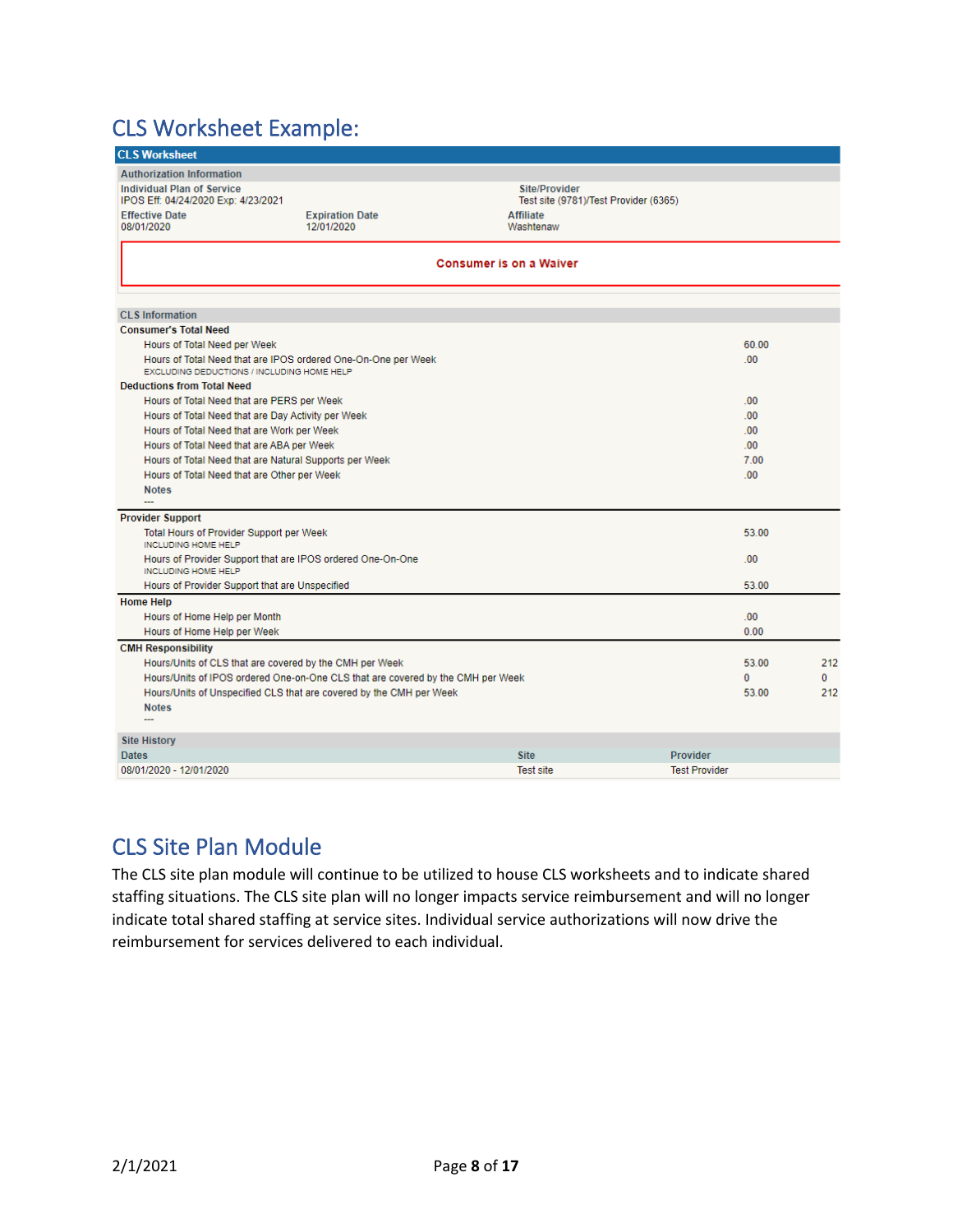### <span id="page-8-0"></span>Provider Billing/Claims Information

Previously providers were required to wait until a full calendar month of services was documented and delivered prior to billing any service claims to the CMHPSM when utilizing the CLS invoice system. Starting with services delivered on October 1, 2020 there will no longer be such a requirement. Service claims can be claimed at any point after services have been delivered, like all other services. Providers should bill no frequently than weekly and should bill all individuals at a site within one claims batch whenever possible.

### <span id="page-8-1"></span>Claims Submission Information

Claims will now be submitted through the "Claims Submission" located on the left side of the CRCT home screen. The biller will then need to select:

Step (1) - Enter New Claims View authorized service and enter claims.  $\frac{1}{2}$  myPage

### <span id="page-8-2"></span>CRCT Help Guides

Please see PCE's instructions on how to enter a claim under the  $\overline{\bullet}$   $\overline{\bullet}$  Help  $\overline{\bullet}$  "button that is located in the upper right-hand corner of the EHR.

At the very top of the CRCT – Help/Resources see the Claims section for instructions/guidance on how to enter a new claim:

|                                                       | <b>CRCT - Help / Resources</b> |
|-------------------------------------------------------|--------------------------------|
| <b>Claims</b>                                         |                                |
| Claim Submission Training Video                       |                                |
| Claims Management Manual                              |                                |
| Claims Submission User Manual                         |                                |
| <b>Provider Claims Entry Flow Chart</b>               |                                |
| <b>Provider Claims Entry Quick Reference</b>          |                                |
| <b>How-To Guides</b>                                  |                                |
| Access Module                                         |                                |
| Access Process: Request for Service by phone/walk-in  |                                |
| <b>Example 2 Faxing Documents from CRCT</b>           |                                |
| How to Add Staff Locations and Make Locations Primary |                                |
| <b>Medications Module / Prescriber Info</b>           |                                |
| Prescriber Setup - A to Z                             |                                |
| FAQ for Prescribers                                   |                                |
|                                                       |                                |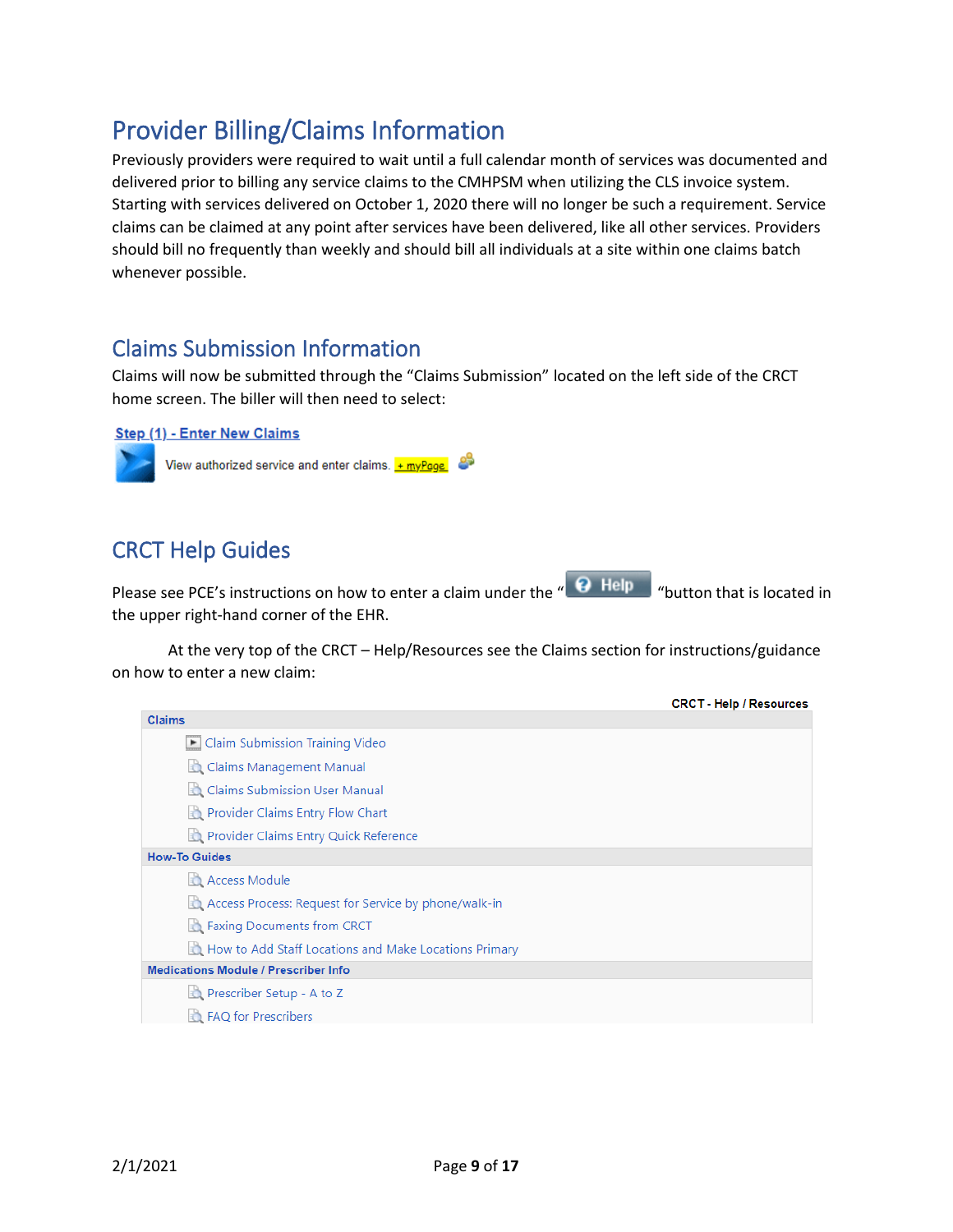### <span id="page-9-0"></span>Claim Submission Tips/Scenarios

• All highlighted sections below must be completed when entering a claim:

|                                      | 24                                         | А         | в                        | c. |                  | D                          |       | Е                |                                                       | G            | н                   |    |                            |
|--------------------------------------|--------------------------------------------|-----------|--------------------------|----|------------------|----------------------------|-------|------------------|-------------------------------------------------------|--------------|---------------------|----|----------------------------|
|                                      | <b>Dates Of Service</b>                    |           | <b>POS</b><br><b>EMG</b> |    |                  | <b>Procedures/ Service</b> |       | <b>Diagnosis</b> | <b>Charges</b>                                        | <b>Units</b> | <b>EPSDT</b>        | ID | <b>Rendering/Referring</b> |
|                                      | <b>From</b>                                | To        |                          |    | <b>CPT/HCPCS</b> | Mod(s)                     |       |                  |                                                       |              | Family Qual<br>Plan |    | Provider ID#               |
| $\Box$ Corx                          | 8/1/2020                                   | 8/1/2020  | 13                       |    | H2015            | <b>UN</b>                  |       |                  | 4.37                                                  |              |                     |    | Clear Line                 |
| <b>Time of Service</b><br><b>COB</b> |                                            |           |                          |    |                  |                            |       |                  |                                                       |              |                     |    |                            |
|                                      | $AM \vee$<br>From: 8:00<br>Allowed Amount: |           |                          |    | Staff:           |                            |       |                  |                                                       | lookup clear |                     |    |                            |
|                                      | To: $8:15$                                 | $AM \vee$ | Paid Amount:             |    |                  | TIP                        |       |                  | Check to specify Rendering Provider not in the system |              |                     |    |                            |
| Paid Date:                           |                                            |           |                          |    |                  | Ref. Prov:                 |       |                  |                                                       |              |                     |    |                            |
| <b>HIPAA Adjustment</b>              |                                            |           |                          |    |                  |                            | First |                  | Last                                                  |              |                     |    | <b>NPI</b>                 |
| Reason Code                          |                                            |           |                          |    | Notes:           |                            |       |                  |                                                       |              |                     |    |                            |
|                                      |                                            |           |                          |    |                  |                            |       |                  | Prefill COVID-19 Telehealth Note Video Audio-Only     |              |                     |    |                            |

\*Note: please ensure you are entering in the correct modifier based on how many consumers were served at the site by your staff.

• There is also a "copy" button on the claim line (see highlighted section below) that you can select when all service information is the same for other dates of service. A calendar will populate and you can select the applicable days. This will copy and create claim lines for the days you selected.

|   |      | 24                                              | А         | в                       | $\sim$<br>c |                  | D          |  | F          |                                                           | G                          | н                          |                  |                |              |              |    |                            |
|---|------|-------------------------------------------------|-----------|-------------------------|-------------|------------------|------------|--|------------|-----------------------------------------------------------|----------------------------|----------------------------|------------------|----------------|--------------|--------------|----|----------------------------|
|   |      | <b>Dates Of Service</b>                         |           | <b>POS</b>              |             |                  |            |  | <b>EMG</b> |                                                           | <b>Procedures/ Service</b> |                            | <b>Diagnosis</b> | <b>Charges</b> | <b>Units</b> | <b>EPSDT</b> | ID | <b>Rendering/Referring</b> |
|   |      | <b>From</b>                                     | To        |                         |             | <b>CPT/HCPCS</b> | Mod(s)     |  |            |                                                           |                            | <b>Family</b> Qual<br>Plan |                  | Provider ID #  |              |              |    |                            |
| e | Copy | 8/3/2020                                        | 8/3/2020  | $\mathbf{Z}$<br>12      |             | T2027            |            |  |            | 139.84                                                    | 32                         |                            |                  | Clear Line     |              |              |    |                            |
|   |      | <b>Time of Service</b>                          |           |                         |             | <b>COB</b>       |            |  |            |                                                           |                            |                            |                  |                |              |              |    |                            |
|   |      | Allowed Amount:<br>PMV<br>From: 09:00<br>Staff: |           |                         |             |                  |            |  |            | lookup clear                                              |                            |                            |                  |                |              |              |    |                            |
|   |      | To: 05:00                                       | $AM \vee$ | Paid Amount:            |             |                  |            |  |            | TIP Check to specify Rendering Provider not in the system |                            |                            |                  |                |              |              |    |                            |
|   |      |                                                 |           |                         | Paid Date:  |                  | Ref. Prov: |  |            |                                                           |                            |                            |                  |                |              |              |    |                            |
|   |      |                                                 |           | <b>HIPAA Adjustment</b> |             |                  | First      |  | Last       |                                                           |                            |                            | <b>NPI</b>       |                |              |              |    |                            |
|   |      | Reason Code                                     |           |                         |             |                  |            |  |            |                                                           |                            |                            |                  |                |              |              |    |                            |
|   |      |                                                 |           |                         |             |                  | Notes:     |  |            | Prefill COVID-19 Telehealth Note Video Audio-Only         |                            |                            |                  |                |              |              |    |                            |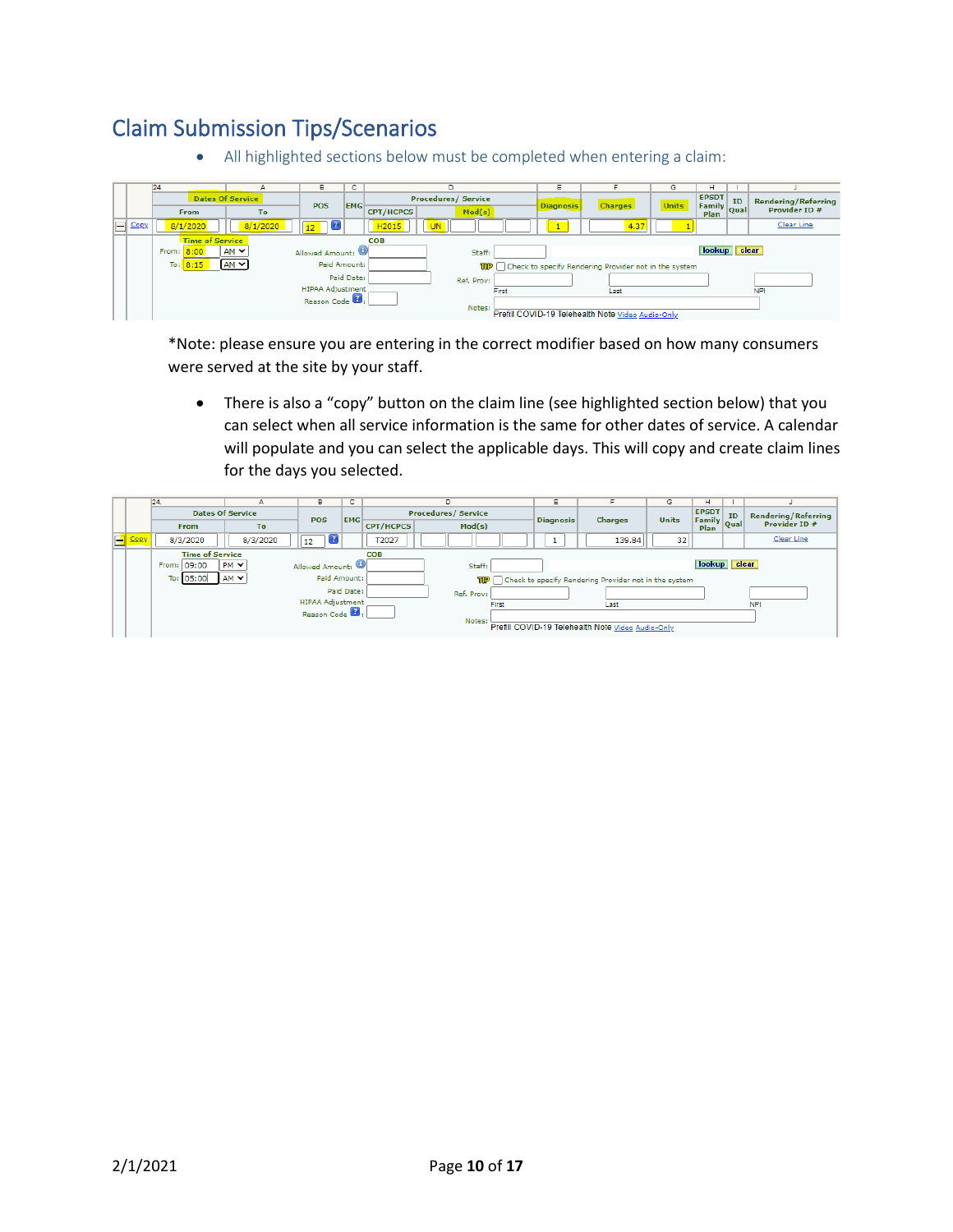#### <span id="page-10-0"></span>Scenario 1: Shared CLS Staffing

#### **1 staff served 3 consumers from 8am – 3pm**

each consumer would need to have a claim line with the UP modifier for that time

#### **If a staff takes 1 consumer to the park and the other two stay home from 3-4pm**

2 consumers would need to have the UN modifier and the one who went to the park for 1:1 would just get the straight H2015 (no modifier)

#### **1 staff again served 3 consumers 4pm-9pm**

Each consumer would need to have a claim line with the UP modifier for that time frame

#### **1 staff providing the service but 1 consumer is on a waiver who receives OHSS and the other 2 do not 9pm-5am**

 2 consumers would need to have the UP modifier since 3 consumers served and the waiver consumer would need the T2027 UP billed for that period.

#### <span id="page-10-1"></span>Scenario 2: 24 Hour CLS with Home Help

A consumer receives 24 hours of total need, which includes Home Help services from the same provider. Your biller will need to bill for the full shift 12am-12am but only submit the claim for the units that the CMH is responsible for.

For example: if 20 hours (80 units) are the CMH Responsibility but the remainder 4 hours (16 units) are being reimbursed by Home Help you would need to submit the claim like the screen shot below:

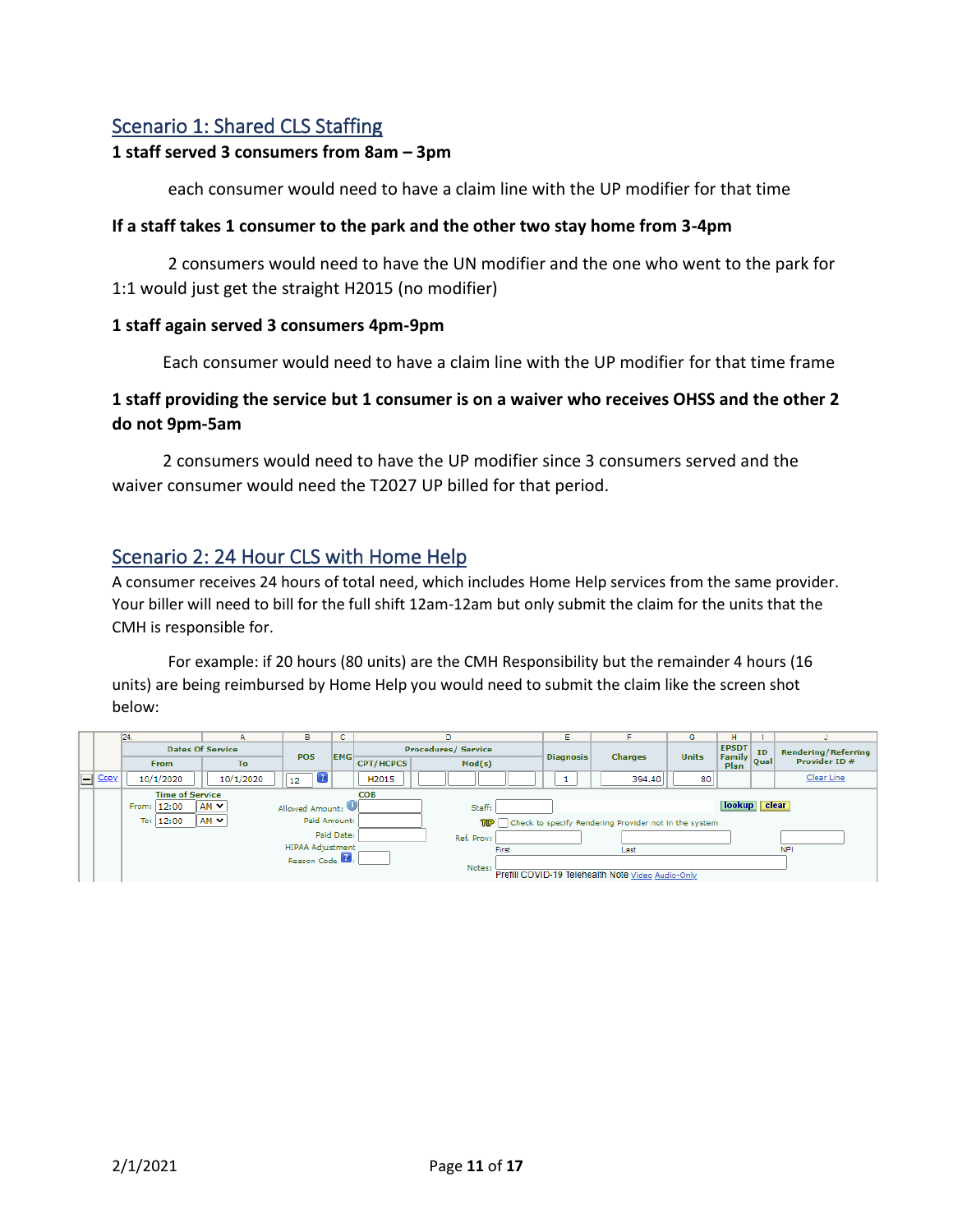### <span id="page-11-0"></span>Scenario 3: Partial Day CLS with Home Help

A consumer receives 6 hours (32 units) of total need which includes Home Help Services from the same provider, but the CMH responsibility is only 4 hours (16 units) per day, times will need to be entered for the full shift but only submit the claim for the units and charges that the CMH is responsible for.

|             | 24                      | A           | в                  | c          |                  | D                                                           |  | Е                |                                                   | G            | н                                 |            |                            |
|-------------|-------------------------|-------------|--------------------|------------|------------------|-------------------------------------------------------------|--|------------------|---------------------------------------------------|--------------|-----------------------------------|------------|----------------------------|
|             | <b>Dates Of Service</b> |             | POS                | <b>EMG</b> |                  | <b>Procedures/Service</b>                                   |  | <b>Diagnosis</b> | <b>Charges</b>                                    | <b>Units</b> | <b>EPSDT</b>                      | ID         | <b>Rendering/Referring</b> |
|             | <b>From</b>             | To          |                    |            | <b>CPT/HCPCS</b> | Mod(s)                                                      |  |                  |                                                   |              | <b>Family</b> Qual<br><b>Plan</b> |            | Provider ID#               |
| $\Box$ Corx | 10/1/2020               | 10/1/2020   | $\mathbf{Z}$<br>12 |            | H2015            |                                                             |  |                  | 78.88                                             | 16           |                                   |            | Clear Line                 |
|             | <b>Time of Service</b>  |             |                    |            | <b>COB</b>       |                                                             |  |                  |                                                   |              |                                   |            |                            |
|             | 12:00<br>From:          | $PM \vee$   | Allowed Amount:    |            |                  | Staff:                                                      |  |                  |                                                   |              | lookup                            | clear      |                            |
|             | To: 6:00                | $[PM \vee]$ | Paid Amount:       |            |                  | TIP   Check to specify Rendering Provider not in the system |  |                  |                                                   |              |                                   |            |                            |
|             |                         |             |                    | Paid Date: |                  | Ref. Prov:                                                  |  |                  |                                                   |              |                                   |            |                            |
|             | <b>HIPAA Adjustment</b> |             |                    |            |                  | First                                                       |  | Last             |                                                   |              |                                   | <b>NPI</b> |                            |
|             |                         |             | Reason Code        |            |                  | Notes:                                                      |  |                  |                                                   |              |                                   |            |                            |
|             |                         |             |                    |            |                  |                                                             |  |                  | Prefill COVID-19 Telehealth Note Video Audio-Only |              |                                   |            |                            |

### <span id="page-11-1"></span>Scenario 4: Two on One Staffing

When a consumer receives consistent two on one staffing (or are authorized for an enhanced rate) the rate will be changed at the authorization level. The provider will need to bill for the services provided at the approved rate. Do not double the units when submitting your claim for two on one staffing since you are submitting the claim at a higher rate to reimburse correctly. If you double the units you will end up exhausting your authorization too soon.

\*Note if two on one staffing is not consistent the rate will not be changed on the authorization. This information will be noted on the CLS worksheet and when submitting a claim, the biller will need to enter the higher rate with a note on the claim stating approved two on one staffing, etc. occurred. The CMH Claims Processor will review and if approved process correctly for payment.

#### **Authorization example:**

| i Authorization.                                            |                                          |                                   |  |              |                  |       |                                 |
|-------------------------------------------------------------|------------------------------------------|-----------------------------------|--|--------------|------------------|-------|---------------------------------|
| Authorization #                                             |                                          | <b>Effective/Expiration Dates</b> |  | Provider     |                  |       | <b>Status</b>                   |
| 2010A0314135                                                |                                          | 10/01/2020 - 02/28/2021           |  |              | INI Group (4805) |       | Approved                        |
|                                                             | <b>Authorized Service(s) Description</b> |                                   |  | Authorized   | Claimed          | Paid  | Available                       |
| <b>Comprehensive Community Support</b><br>H <sub>2015</sub> |                                          | 0<br>17258 (800 Per Week)         |  |              |                  | 17258 |                                 |
|                                                             |                                          |                                   |  | Rate: \$9.86 |                  |       | EFF: 10/01/2020 EXP: 02/28/2021 |

#### **2 on 1 staffing claim entry example:**

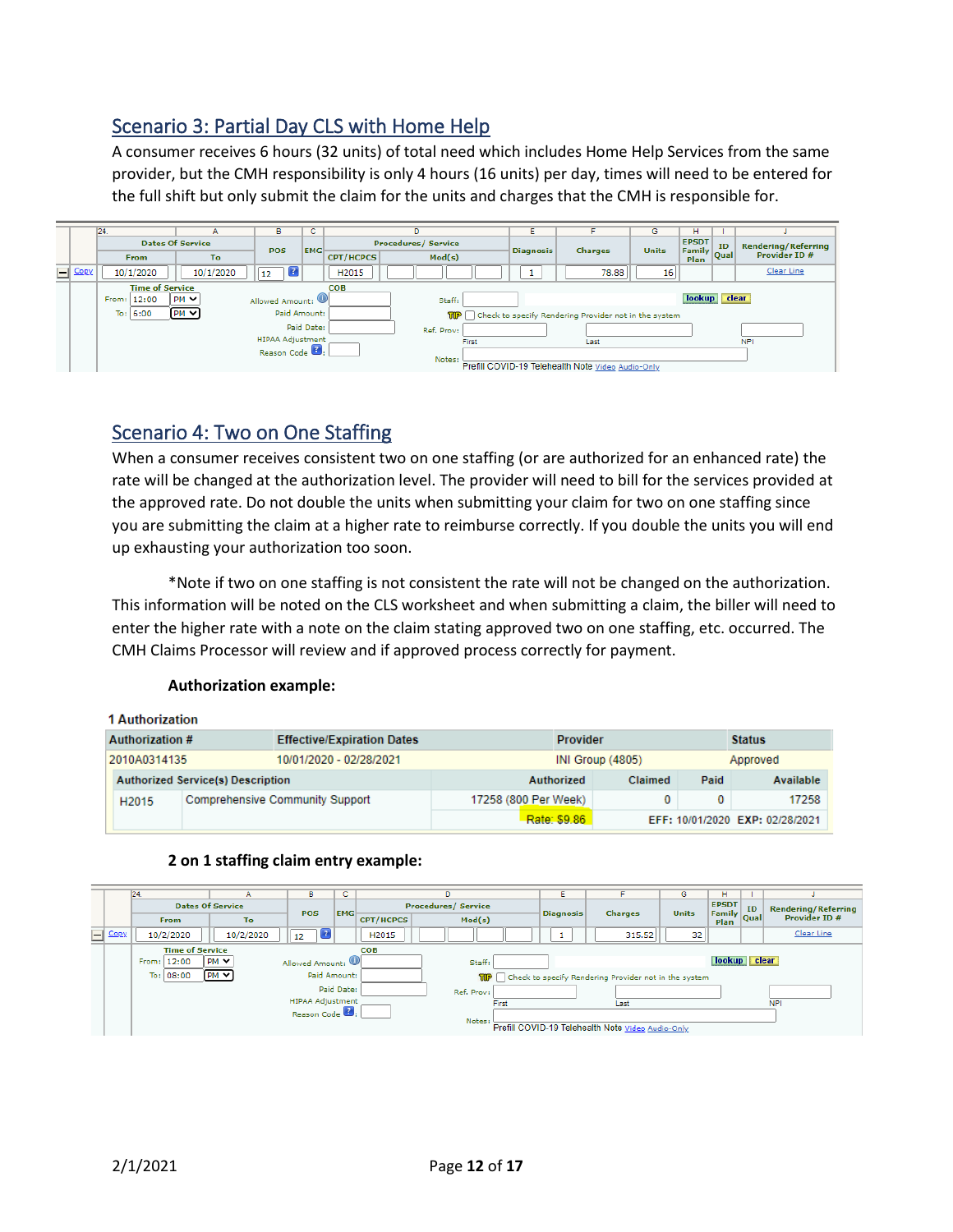### <span id="page-12-0"></span>Provider Documentation Requirements

Documentation Requirements for Progress Notes / Service Verification

- Staff name (s)
- Date of Service Delivery
- Start / Stop Times of Service Delivery
- # of Consumers Served by Staff
- Name/ID#/Initials of consumers served
- CLS IPOS activity documentation during CLS
- Identification of Overnight Health and Safety Supports (CMH Paid)
- Progress Notes
- Staff signature or attestation of document

### Link to Provider [Documentation Samples](https://www.cmhpsm.org/fy21clstransition)

### Documents

**Sample Provider Service and Progress Note Template** 

**Sample Provider Service Time Billing Template**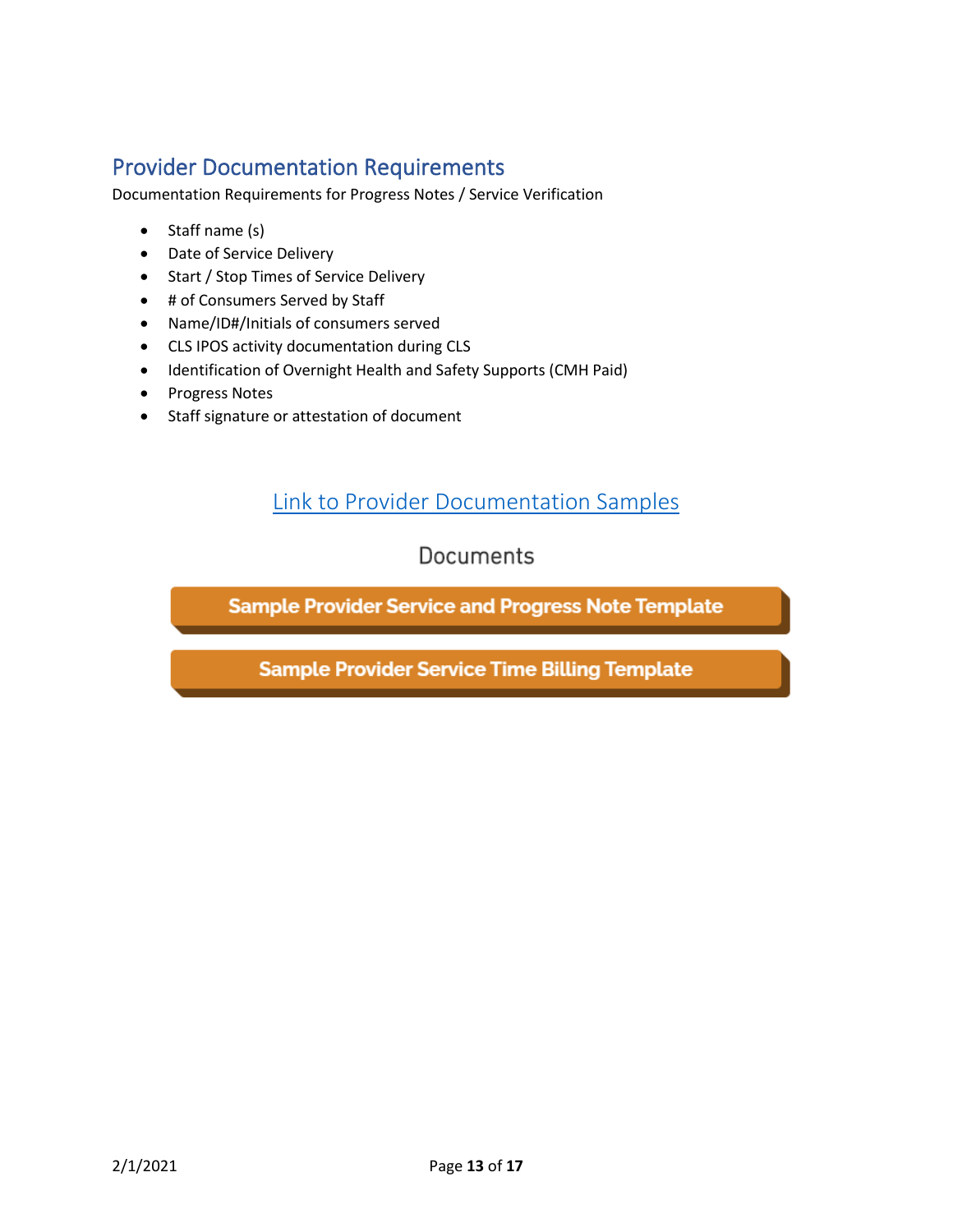### Provider Reports

### <span id="page-13-0"></span>Provider Census Report

This is accessible for CMH staff as well as CMH Providers. This is a view list of consumers that are assigned to a CLS site. This will show you what consumers are in a specific site, what provider they are utilizing, and a link to their CLS Worksheet. This can be found by clicking the "Authorizations" link on the left-hand side of our electronic health record:

**Authorizations** Then select: **CLS Site Census** View a list of consumers that are assigned to CLS sites  $\frac{1 + myPage}{\sqrt{2}}$ You can then search by Provider, Site Name or Consumer:

| . ∀ *Any '<br>Provider:                         |                  |                  |                   |                    |                   |                |             |
|-------------------------------------------------|------------------|------------------|-------------------|--------------------|-------------------|----------------|-------------|
| 圃<br>As of:*<br>09/17/2020                      |                  |                  |                   |                    |                   |                |             |
| Site Name:                                      |                  |                  |                   |                    |                   |                |             |
| Consumer:                                       |                  |                  | lookup            | clear              |                   |                |             |
|                                                 |                  |                  |                   |                    |                   |                |             |
| Test Provider (6365) / 2 Consumers              |                  |                  |                   |                    |                   |                |             |
|                                                 |                  |                  |                   |                    |                   |                |             |
| Test site (9781) / 2 Consumers                  |                  |                  |                   |                    |                   |                |             |
|                                                 |                  |                  |                   | <b>Hours</b>       |                   |                |             |
| Consumer $\stackrel{\triangle}{=}$ <sup>3</sup> | <b>From Date</b> | <b>Thru Date</b> | One-on-One (week) | Unspecified (week) | Home Help (month) | <b>Status</b>  |             |
| 0000000013 - Client, Test                       | 08/01/2020       | 10/01/2020       | 4.50              | 163.50             |                   | 20.00 Approved | View        |
| 0000000012 - Client (TEST), Jessie              | 08/01/2020       | 12/01/2020       | 0.00              | 53.00              |                   | 0.00 Approved  | <b>View</b> |

\*Note: this data can also be exported to an excel file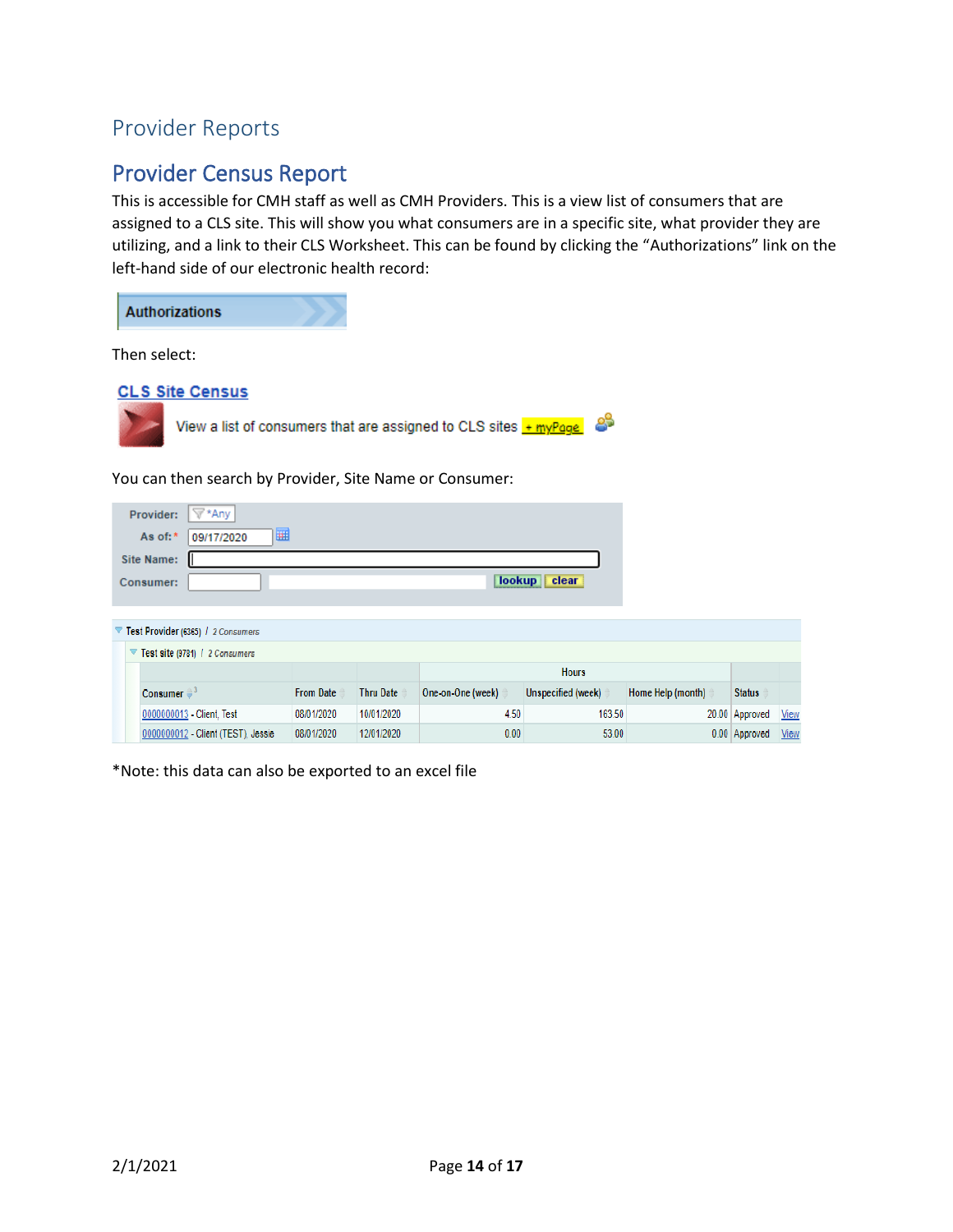### <span id="page-14-0"></span>Currently Available CRCT Reporting Services Reports

CMHPSM providers currently have access to two custom reports, as additional reports are created and made available to providers.

Reporting services can be accessed through:

| <b>Provider Management</b>   |  |
|------------------------------|--|
| <b>Reports and Downloads</b> |  |
| <b>CIIN</b>                  |  |

Then select:



### <span id="page-14-1"></span>Provider Authorization Report (1020c)

Authorizations (1020c) Finance SHEET 1: List of approved authorizations that overlap the user-defined time period, for user's provider only. If the user is View Run Report FOR EXTERNAL<br>PROVIDERS associated with a Vendor, auths are pulled from all service providers tied to that vendor. Gives percent of auth units used, cost incurred, cost not yet incurred<br>SHEET 2: Data Dictionary

| <b>Report Name</b><br>Authorizations (1020c) FOR EXTERNAL PROVIDERS                                                                                                                                                                                                                                                                                        | <b>Report Category</b><br>Finance |
|------------------------------------------------------------------------------------------------------------------------------------------------------------------------------------------------------------------------------------------------------------------------------------------------------------------------------------------------------------|-----------------------------------|
| <b>Report Description</b><br>SHEET 1: List of approved authorizations that overlap the user-defined time period, for user's provider only. If the user is associated with a Vendor, auths are pulled from all<br>service providers tied to that vendor. Gives percent of auth units used, cost incurred, cost not yet incurred<br>SHEET 2: Data Dictionary |                                   |
|                                                                                                                                                                                                                                                                                                                                                            |                                   |
| <b>SQL Server Report Name</b><br>1020c PROVauths                                                                                                                                                                                                                                                                                                           |                                   |

|                                |                      | <b>Report Parameters</b> |   |             |
|--------------------------------|----------------------|--------------------------|---|-------------|
|                                | start:               |                          | 囲 |             |
|                                | end:                 |                          | 圃 |             |
| case (leave blank to see all): |                      |                          |   |             |
| cpt (leave blank to see all):  |                      |                          |   |             |
|                                |                      | staff: James Colaianne   |   |             |
|                                | Report Format: Excel |                          |   | $\check{ }$ |
| <b>RUN</b><br><b>CANCEL</b>    |                      |                          |   |             |

### <span id="page-14-2"></span>Provider Claims Report (1002c)

| SHEET 1: All claims (paid and otherwise) between two dates, for the user's provider only. If the user is associated with a<br>Vendor, claims are pulled from all service providers tied to that vendor. Includes info as to whether claims overlap with other<br>claims on the same date at the same time. | claims (1002c) FOR EXTERNAL<br><b>PROVIDERS</b>                   | Finance | SHEET 1: All claims (paid and otherwise) between two dates, for the user's provider only. If the user is<br>associated with a Vendo | <b>View Run Report</b> |
|------------------------------------------------------------------------------------------------------------------------------------------------------------------------------------------------------------------------------------------------------------------------------------------------------------|-------------------------------------------------------------------|---------|-------------------------------------------------------------------------------------------------------------------------------------|------------------------|
| SHEET 2: summary of paid claims by vendor, cpt, modifier, and fund source<br>SHEET 3: Data dictionary ←                                                                                                                                                                                                    | claims (1002c) FOR Finance<br><b>EXTERNAL</b><br><b>PROVIDERS</b> |         |                                                                                                                                     | <b>View Run Report</b> |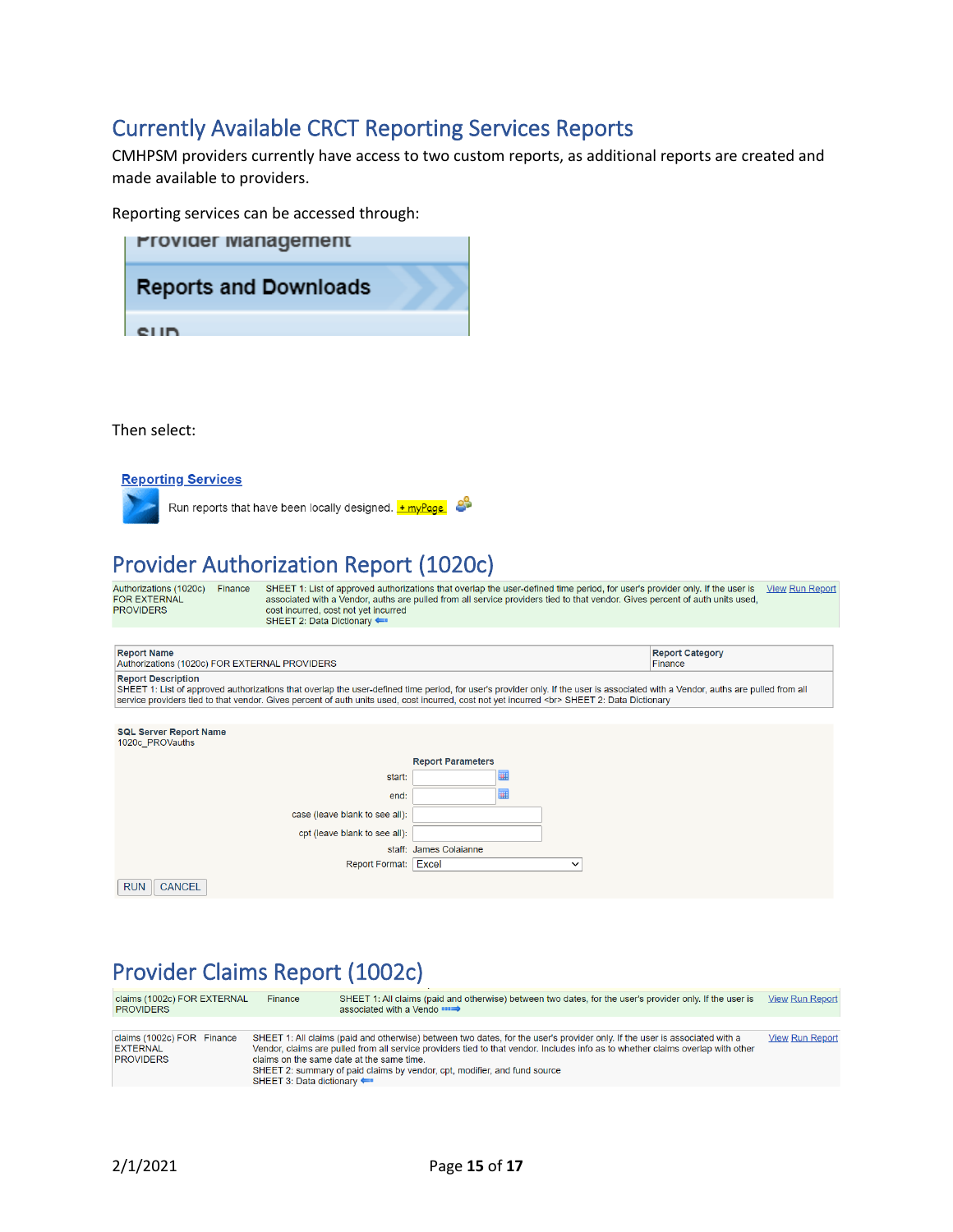| <b>Report Name</b><br>claims (1002c) FOR EXTERNAL PROVIDERS                                                                                                                                                                                                                                                                                                                                                                                      |                          |              | <b>Report Category</b><br>Finance |
|--------------------------------------------------------------------------------------------------------------------------------------------------------------------------------------------------------------------------------------------------------------------------------------------------------------------------------------------------------------------------------------------------------------------------------------------------|--------------------------|--------------|-----------------------------------|
| <b>Report Description</b><br>SHEET 1: All claims (paid and otherwise) between two dates, for the user's provider only. If the user is associated with a Vendor, claims are pulled from all service providers tied<br>to that vendor. Includes info as to whether claims overlap with other claims on the same date at the same time.<br>SHEET 2: summary of paid claims by vendor, cpt, modifier,<br>and fund source<br>SHEET 3: Data dictionary |                          |              |                                   |
|                                                                                                                                                                                                                                                                                                                                                                                                                                                  |                          |              |                                   |
| <b>SQL Server Report Name</b><br>1002c PROVclaims                                                                                                                                                                                                                                                                                                                                                                                                |                          |              |                                   |
|                                                                                                                                                                                                                                                                                                                                                                                                                                                  | <b>Report Parameters</b> |              |                                   |
| start:                                                                                                                                                                                                                                                                                                                                                                                                                                           |                          | щ            |                                   |
| end:                                                                                                                                                                                                                                                                                                                                                                                                                                             |                          | 賱            |                                   |
| case Number (leave default to see all):                                                                                                                                                                                                                                                                                                                                                                                                          |                          |              |                                   |
| cpt (leave blank to see all):                                                                                                                                                                                                                                                                                                                                                                                                                    |                          |              |                                   |
|                                                                                                                                                                                                                                                                                                                                                                                                                                                  | staff: James Colaianne   |              |                                   |
| Report Format: Excel                                                                                                                                                                                                                                                                                                                                                                                                                             |                          | $\checkmark$ |                                   |
| <b>RUN</b><br><b>CANCEL</b>                                                                                                                                                                                                                                                                                                                                                                                                                      |                          |              |                                   |

### <span id="page-15-0"></span>Provider Staff Access to CRCT Reports

If provider staff need access to any of our CRCT reports, providers should contact their local CMHSP CRCT contact. The CMHPSM help desk does not authorize individual CMHSP provider staff access to reports, any requests to the CMHPSM help desk will be returned or re-directed to the appropriate CMHSP CRCT contact.

### <span id="page-15-1"></span>CLS Request Module

This module is used for when a provider needs to request a change (increase/decrease) to their CLS authorization for a consumer.

Below are some examples of when a request would need to be made:

*Prior notification of an event is required as soon as possible or at least 72 hours prior to the event*

- Preplanned Day Program Closures
- Doctor's Appointments
- Vacations/Camps
- School closures for regularly scheduled Holidays
- Temporary change in care needs

#### *24-hour notice is requested after emergencies*

- Unexpected School/Day Program Closures or Discharges
- Hospitalizations

Please see below the instructions on how to use the CLS Request Module:

Requests are associated with CLS Worksheets: